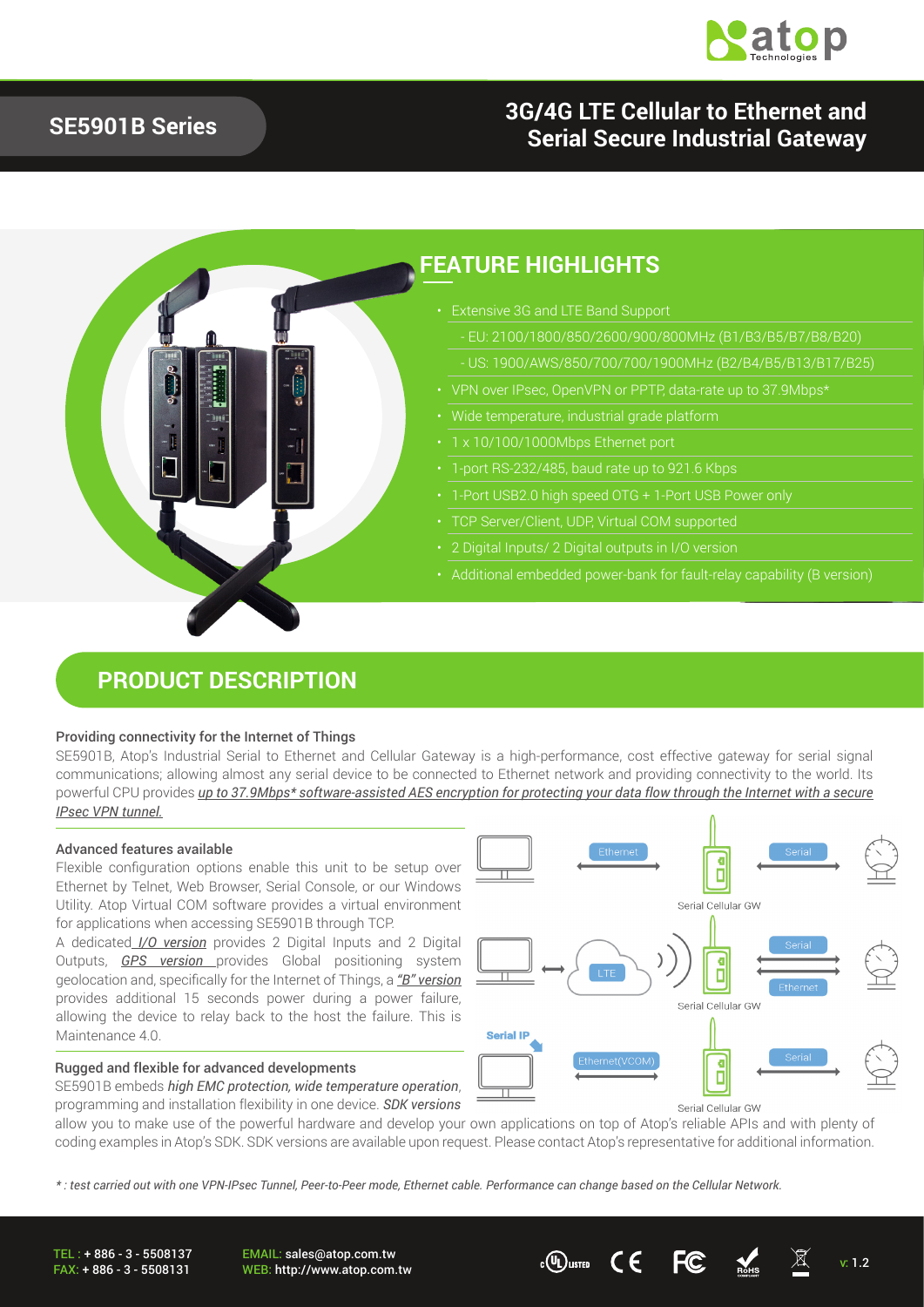

 $\cdot$  (U) usted CEFC  $\frac{1}{\sqrt{2}}$   $\frac{1}{\sqrt{2}}$  v: 1.2

## **SPECIFICATIONS**

| <b>Wireless Interface</b>   |                                                                                                                                                                                                             |                                                                                         |                                                                                                                                    |                                                                                    |
|-----------------------------|-------------------------------------------------------------------------------------------------------------------------------------------------------------------------------------------------------------|-----------------------------------------------------------------------------------------|------------------------------------------------------------------------------------------------------------------------------------|------------------------------------------------------------------------------------|
| Standard                    | GSM/ GPRS/ EDGE/ UMTS/ HSPA+/ SCDMA/ LTE                                                                                                                                                                    |                                                                                         |                                                                                                                                    |                                                                                    |
| Wireless Module             | EU version: Quectel EC25-E<br>US version: Quectel EC20-A                                                                                                                                                    |                                                                                         |                                                                                                                                    |                                                                                    |
| Antennas/ SIM card          | 1 (3G) or 2 (4G) - Included. Internal SIM card slot (x1)                                                                                                                                                    |                                                                                         |                                                                                                                                    |                                                                                    |
| <b>Band Options</b>         | Version                                                                                                                                                                                                     | Band<br><b>Bands</b>                                                                    |                                                                                                                                    |                                                                                    |
|                             | EU                                                                                                                                                                                                          | FDD LTE<br><b>TDD LTE</b><br><b>WCDMA</b><br>GSM                                        | 2100/1800/850/2600/900/800MHz<br>(B1/B3/B5/B7/B8/B20)<br>2600/2300/2500MHz (B38/B40/B41)<br>2100/850/900MHz (B1/B5/B8)<br>900/1800 |                                                                                    |
|                             | US                                                                                                                                                                                                          | FDD LTE<br><b>UMTS</b><br>GSM                                                           | 1900/1700/850/700/700bMHz<br>(B2/B4/B5/B12/B17)<br>1900/1700/850MHz (B2/B4/B5)<br>850/1900MHz                                      |                                                                                    |
| Data Rate                   | Version                                                                                                                                                                                                     | Band                                                                                    | Downlink Speed                                                                                                                     | <b>Uplink Speed</b>                                                                |
|                             | EU                                                                                                                                                                                                          | LTE-FDD<br>LTE-TDD<br>DC-HSPA+<br><b>UMTS</b><br>TD-SCDMA<br><b>EDGE</b><br><b>GPRS</b> | 150 Mbps<br>130 Mbps<br>42 Mbps<br>384 Kbps<br>4.2 Mbps<br>236.8 Kbps<br>85.6 Kbps                                                 | 50 Mbps<br>35 Mbps<br>5.76 Mbps<br>384 Kbps<br>2.2 Mbps<br>236.8 Kbps<br>85.6 Kbps |
|                             | US                                                                                                                                                                                                          | LTE-FDD<br>LTE-TDD<br>DC-HSPA+<br><b>UMTS</b><br>TD-SCDMA<br><b>EDGE</b><br><b>GPRS</b> | 100 Mbps<br>61 Mbps<br>42 Mbps<br>384 Kbps<br>4.2 Mbps<br>236.8 Kbps<br>85.6 Kbps                                                  | 50 Mbps<br>18 Mbps<br>5.76 Mbps<br>384 Kbps<br>2.2 Mbps<br>236.8 Kbps<br>85.6 Kbps |
| <b>Network Interface</b>    |                                                                                                                                                                                                             |                                                                                         |                                                                                                                                    |                                                                                    |
| Standards                   | IEEE 802.3 for 10BaseT<br>IEEE 802.3u for 100BaseT(X)<br>IEEE 802.3ab for 1000BaseT(X)                                                                                                                      |                                                                                         |                                                                                                                                    |                                                                                    |
| <b>Ethernet Ports</b>       | 1x 10/100/1000BASE-TX RJ-45                                                                                                                                                                                 |                                                                                         |                                                                                                                                    |                                                                                    |
| <b>Serial Interface</b>     |                                                                                                                                                                                                             |                                                                                         |                                                                                                                                    |                                                                                    |
| Connector                   | D-Sub9 RS-232/485 software selectable (DB model)<br>14-Pin 5.08mm Terminal Block (integrated with DI/DOs)                                                                                                   |                                                                                         |                                                                                                                                    |                                                                                    |
| Ports                       | 1 port RS-232/485 (2-wire) software selectable<br>1 port RS-232 (IO model only)                                                                                                                             |                                                                                         |                                                                                                                                    |                                                                                    |
| Configuration               | <b>Baud Rate</b><br>$1,200 \sim 921,600$ bps software selectable<br>7, 8 software selectable<br>Data Bits<br>1, 2 software selectable<br>Stop Bits<br>Flow Control<br>None, Xon/Xoff, RTS/CTS (RS-232 only) |                                                                                         |                                                                                                                                    |                                                                                    |
| <b>Universal Serial Bus</b> |                                                                                                                                                                                                             |                                                                                         |                                                                                                                                    |                                                                                    |
| USB ports                   | 2 x USB A Type (USB 2.0) - 1-port High-Speed OTG + 1-port power only                                                                                                                                        |                                                                                         |                                                                                                                                    |                                                                                    |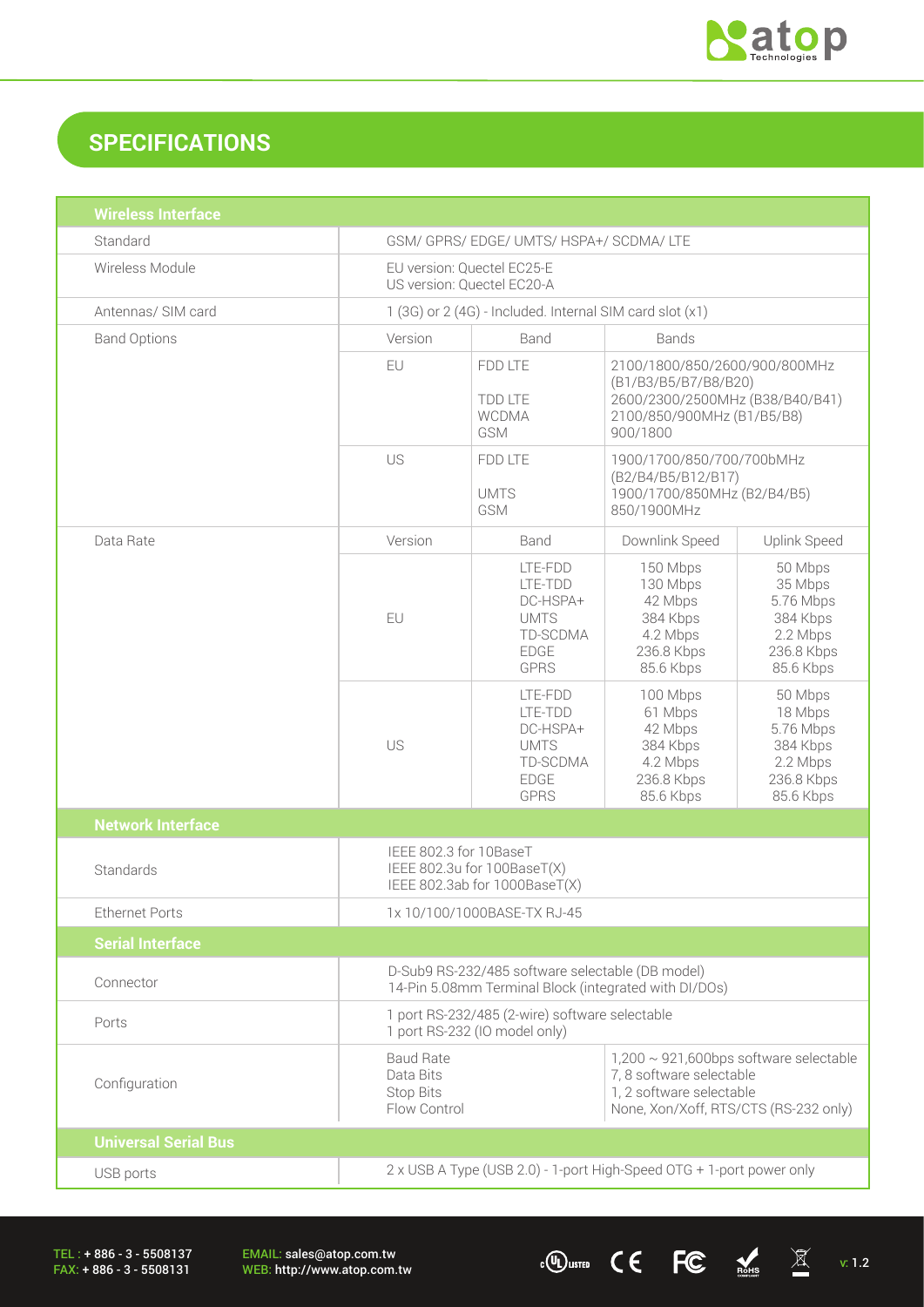

 $\overline{C}$  ( $\overline{C}$   $\overline{C}$   $\overline{M}$  v: 1.2

| <b>Digital Inputs/Outputs (IO Models)</b>                                        |                                                                                                                                  |
|----------------------------------------------------------------------------------|----------------------------------------------------------------------------------------------------------------------------------|
| Digital Inputs (DIs)<br>Digital Outputs (DOs)                                    | 2 channels photo coupled isolated digital input<br>2 channels digital output. N.O.(2A@24VDC)                                     |
| <b>GNSS (GPS Models)</b>                                                         |                                                                                                                                  |
| Supported GNSS                                                                   | GPS, Glonass, Beidou                                                                                                             |
| Connector                                                                        | 1x SMA                                                                                                                           |
| <b>Software</b>                                                                  |                                                                                                                                  |
| Serial Server-related                                                            | VirtualCOM (Serial/IP), Virtual Server (port Forwarding)                                                                         |
| Security                                                                         | IPsec, PPTP or OpenVPN VPN tunneling. Max VPN throughput 37.9Mbps *;<br>SMTP/TLS                                                 |
| Network                                                                          | ARP, IPv4, DHCP Client, ICMP, TCP, UDP, HTTP, RFC2217, TELNET, NTP Client,<br><b>NAT</b>                                         |
| Management                                                                       | Web, ATOP Device Management Utility, SNMPv1/v2c/v3, SMS                                                                          |
| Configuration                                                                    | Embedded Web-Server (Web UI), TELNET, Atop Device Management Utility                                                             |
| <b>Link Mode</b>                                                                 |                                                                                                                                  |
| <b>TCP Server</b><br><b>TCP Client</b><br><b>UDP</b>                             | 4 connections, Virtual COM, or Reverse Telnet<br>Dual destination or Virtual COM<br>Up to 4 ranges of IPs                        |
| <b>Power</b>                                                                     |                                                                                                                                  |
| Input Voltage                                                                    | 9-48 VDC                                                                                                                         |
| Connector                                                                        | 3-Pin 5.08mm Lockable Terminal Block                                                                                             |
| Power Consumption                                                                | 0.6A @ 12VDC (7.2 W Max)                                                                                                         |
| Power Redundancy                                                                 | USB DC 5V Power Input                                                                                                            |
| <b>Reverse Polarity Protection</b>                                               | Yes                                                                                                                              |
| <b>Environmental limits</b>                                                      |                                                                                                                                  |
| <b>Operating Temperature</b><br>Storage Temperature<br>Ambient Relative Humidity | $-40^{\circ}$ C $\sim$ 70°C (-40°F $\sim$ 158°F)<br>$-40^{\circ}$ C $\sim$ 85°C (-40°F $\sim$ 185°F)<br>5%~95%, (Non-condensing) |
| <b>Mechanicals</b>                                                               |                                                                                                                                  |
| Housing                                                                          | IP30 protection, SPCC metal housing                                                                                              |
| Dimensions ( $W \times H \times D$ )<br>Weight                                   | 32mm x 122mm x 92mm<br>400g                                                                                                      |
| Installation                                                                     | DIN-Rail or Wall-Mount (optional kit)                                                                                            |
| <b>Reset Button</b>                                                              | Yes                                                                                                                              |

*\* : test carried out with one VPN-IPsec Tunnel, Peer-to-Peer mode, Ethernet cable. Performance can change based on the Cellular Network.* 

TEL : + 886 - 3 - 5508137 FAX: + 886 - 3 - 5508131

EMAIL: sales@atop.com.tw<br>WEB: http://www.atop.com.tw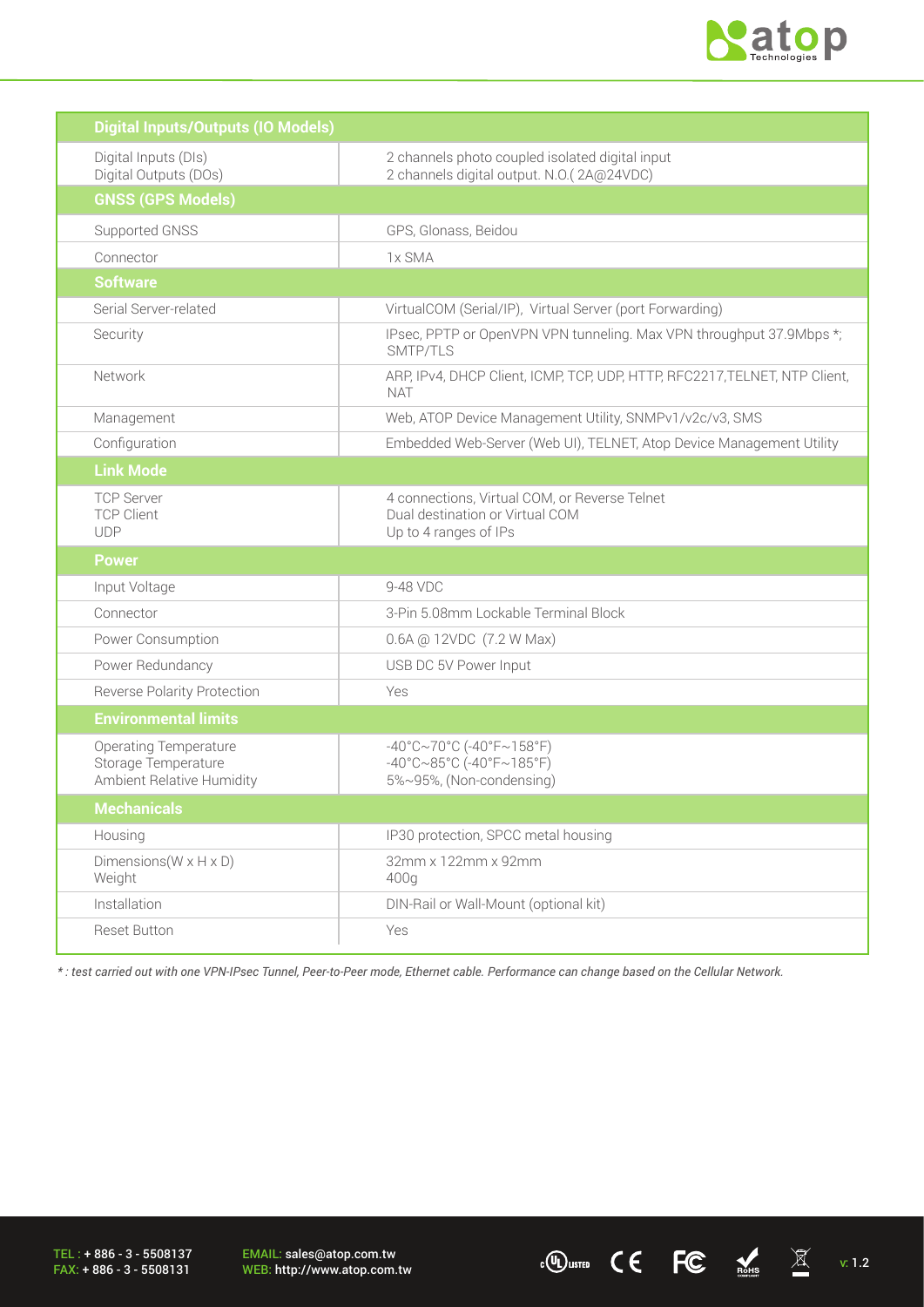

## **DIMENSIONS & LAYOUT**



# **REGULATORY APPROVALS**

| <b>Regulatory Approvals</b> |                                                                                                                                                                                                                                       |                                                                                             |                                                                                         |              |
|-----------------------------|---------------------------------------------------------------------------------------------------------------------------------------------------------------------------------------------------------------------------------------|---------------------------------------------------------------------------------------------|-----------------------------------------------------------------------------------------|--------------|
| Safety                      | EN 60950-1:2006, UL60950-1, IEC60950-1                                                                                                                                                                                                |                                                                                             |                                                                                         |              |
| EMC/Radio                   | FCC 47 CFR PART 22H, FCC 47 CFR PART 24H, FCC PART 27L, FCC Part 15B,<br>EN301489-1, EN301489-7, EN301489-19, EN301489-24, EN301489-52, EN301511,<br>EN301908-1, EN301908-2, EN303413<br>EN55032,EN55024,<br>EN61000-6-2, EN61000-6-4 |                                                                                             |                                                                                         |              |
| <b>Test</b>                 | Item<br><b>Value</b>                                                                                                                                                                                                                  |                                                                                             |                                                                                         | <b>Level</b> |
| IEC 61000-4-2               | Contact Discharge<br>±6KV<br><b>ESD</b><br>Air Discharge<br>±8KV                                                                                                                                                                      |                                                                                             | 3<br>3                                                                                  |              |
| IEC 61000-4-3               | Enclosure Port<br>10(V/m), 80-1000MHz<br><b>RS</b>                                                                                                                                                                                    |                                                                                             |                                                                                         | 3            |
| IEC 61000-4-4               | <b>EFT</b>                                                                                                                                                                                                                            | <b>AC Power Port</b><br>$±2.0$ KV<br>DC Power Port<br>$±2.0$ KV<br>Signal Port<br>$±1.0$ KV |                                                                                         | 3<br>3<br>3  |
| IEC 61000-4-5               | Surge                                                                                                                                                                                                                                 | DC Power Port<br>DC Power Port<br>Signal Port                                               | Line-to Line±1.0KV<br>Line-to Earth±2.0KV<br>Line-to Earth±2.0KV                        | 3<br>3<br>3  |
| IEC 61000-4-6               | CS                                                                                                                                                                                                                                    | 0.15-80MHz                                                                                  | 10V rms                                                                                 | 3            |
| IEC 61000-4-8               | PFMF                                                                                                                                                                                                                                  | (Enclosure)                                                                                 | AC 50Hz 10A/m                                                                           | 3            |
| IEC 61000-4-11              | <b>DIP</b>                                                                                                                                                                                                                            | <b>AC Power Port</b>                                                                        | >95%, Reduction, 0.5 period<br>30%, Reduction, 25 period<br>>95%, Reduction, 250 period |              |
| Shock                       |                                                                                                                                                                                                                                       | IEC 60068-2-27                                                                              |                                                                                         |              |
| Drop                        | IEC 60068-2-32                                                                                                                                                                                                                        |                                                                                             |                                                                                         |              |
| Vibration                   | IEC 60068-2-64                                                                                                                                                                                                                        |                                                                                             |                                                                                         |              |
| RoHS                        | Yes                                                                                                                                                                                                                                   |                                                                                             |                                                                                         |              |
| <b>MTBF</b>                 | 20.88 years according to MIL-HDBK-217F (Model average)                                                                                                                                                                                |                                                                                             |                                                                                         |              |
| Warranty                    | 5 years                                                                                                                                                                                                                               |                                                                                             |                                                                                         |              |